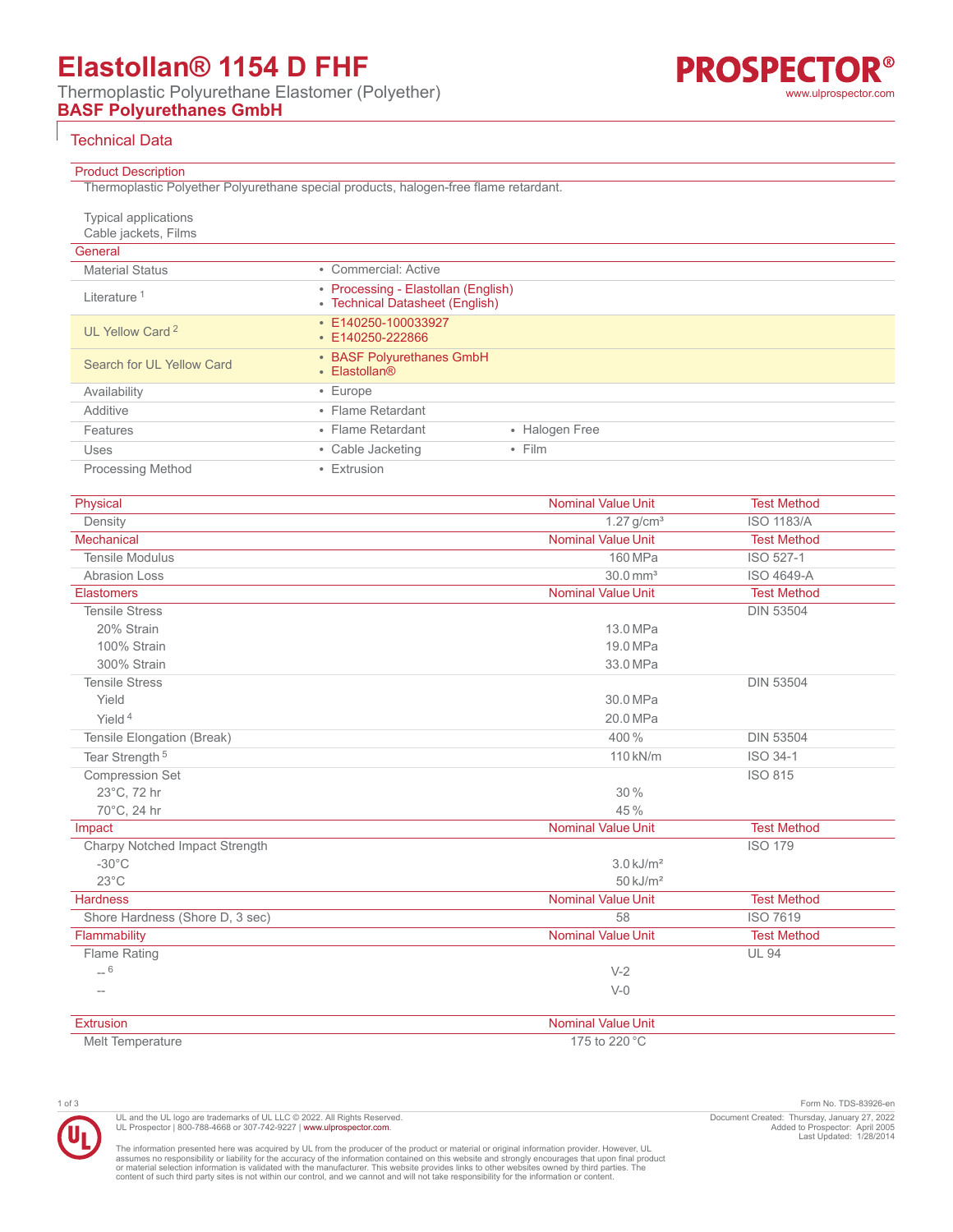#### **Notes**

 $^1$  These links provide you with access to supplier literature. We work hard to keep them up to date; however you may find the most current literature from the supplier.

<sup>2</sup> A UL Yellow Card contains UL-verified flammability and electrical characteristics. UL Prospector continually works to link Yellow Cards to individual plastic materials in Prospector, however this list may not include all of the appropriate links. It is important that you verify the association between these Yellow Cards and the plastic material found in Prospector. For a complete listing of Yellow Cards, visit the UL Yellow Card Search.

- <sup>3</sup> Typical properties: these are not to be construed as specifications.
- <sup>4</sup> after storage in water at 80°C for 42 days
- 5 Method Bb, Angle (Nicked)

<sup>6</sup> according to wall section



UL and the UL logo are trademarks of UL LLC © 2022. All Rights Reserved. UL Prospector | 800-788-4668 or 307-742-9227 | [www.ulprospector.com](http://www.ulprospector.com).

The information presented here was acquired by UL from the producer of the product or material or original information provider. However, UL<br>assumes no responsibility or liability for the accuracy of the information contai

2 of 3 Form No. TDS-83926-en Document Created: Thursday, January 27, 2022 Added to Prospector: April 2005 Last Updated: 1/28/2014